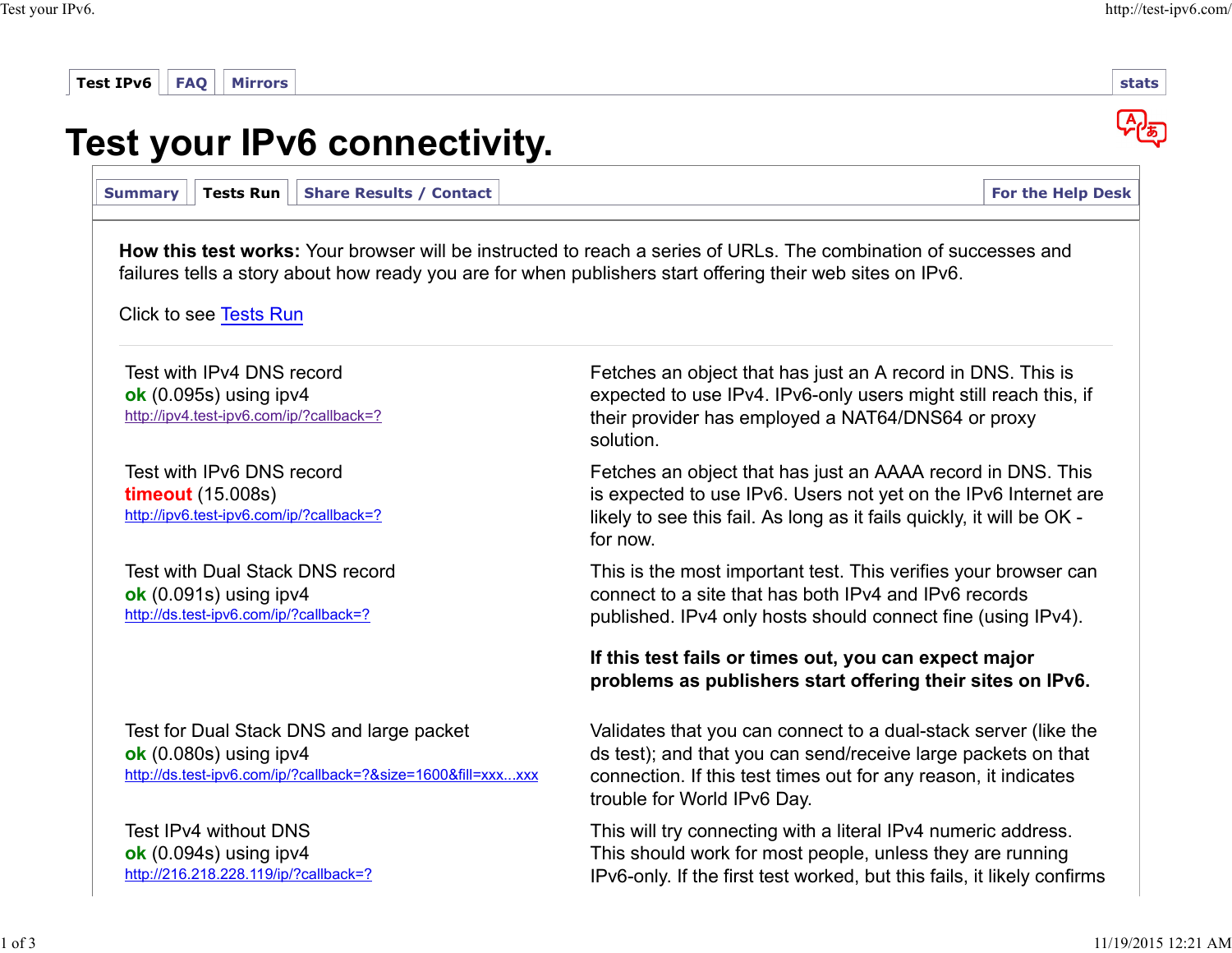|                                                                                                                                              | your provider is using NAT64/DNS64; you'll need to only try<br>connecting using hostnames instead of numeric IP addresses.                                                                                                                                                                                                           |
|----------------------------------------------------------------------------------------------------------------------------------------------|--------------------------------------------------------------------------------------------------------------------------------------------------------------------------------------------------------------------------------------------------------------------------------------------------------------------------------------|
| Test IPv6 without DNS<br><b>timeout</b> (15.018s)<br>http://[2001:470:1:18::119]:80/ip/?callback=?                                           | This will try connecting with a literal IPv6 hexadecimal<br>address. The primary purpose of this test is to separate out<br>your connectivity on IPv6 from your ability to fetch DNS for it.<br>A secondary purpose is to see if you have Teredo enabled;<br>some systems may only use Teredo when an IPv6 address is<br>in the URL. |
| Test IPv6 large packet<br><b>timeout</b> (15.040s)<br>http://mtu1280.test-ipv6.com/ip/?callback=?&size=1600&fill=xxxxxx                      | Validates that IPv6 requests with large packets work. If this<br>test times out, but other IPv6 tests work, it suggests that there<br>may be PMTUD issues; possibly involving IP tunnels. Double<br>check to make sure that ICMPv6 Type 2 ("Packet Too Big")<br>messages are not filtered by your firewall.                          |
| Test if your ISP's DNS server uses IPv6<br>ok $(0.105s)$ using ipv4<br>http://ds.v6ns.test-ipv6.com/ip/?callback=?<br>(This is bonus credit) | This is a test of your ISP's resolver (instead of a test of your<br>host). If this test passes, your DNS server (often run by your<br>ISP) is capable of reaching IPV6-only DNS authoritative<br>servers on the Internet. This is not critical (at this time) for you<br>to reach sites via IPv6.                                    |
| <b>Find IPv4 Service Provider</b><br>ok (0.105s) using ipv4 ASN 20115<br>http://ipv4.test-ipv6.com/ip/?callback=?&asn=1                      | Attempts to identify what Internet Service Provider you use for<br>IPv4. This may be different from the marketing name you see<br>in your local market; or may reflect a previous company name.<br>The name shown reflects how it is known in the network<br>operator community.                                                     |
| Find IPv6 Service Provider<br><b>timeout</b> (15.010s)<br>http://ipv6.test-ipv6.com/ip/?callback=?&asn=1                                     | Attempts to identify what Internet Service Provider you use for<br>IPv6. When the IPv4 name and the IPv6 name don't match, it<br>may suggest that you're using a tunnel; or some form of third<br>party provider for IPv6.                                                                                                           |
| of what that URL was designed to test.                                                                                                       | If the summary results indicated problems, you (or your technical support) may be able to use the information above to<br>diagnose the issues. Each of the test urls and their results is shown on the left side. To the right you'll see a description                                                                              |
|                                                                                                                                              | After each test is ran. The summary page attempts to look at the results If the summary doesn't seem to make sense<br>given the symptoms recorded above, or if you need further assistance, please feel free to contact us.                                                                                                          |